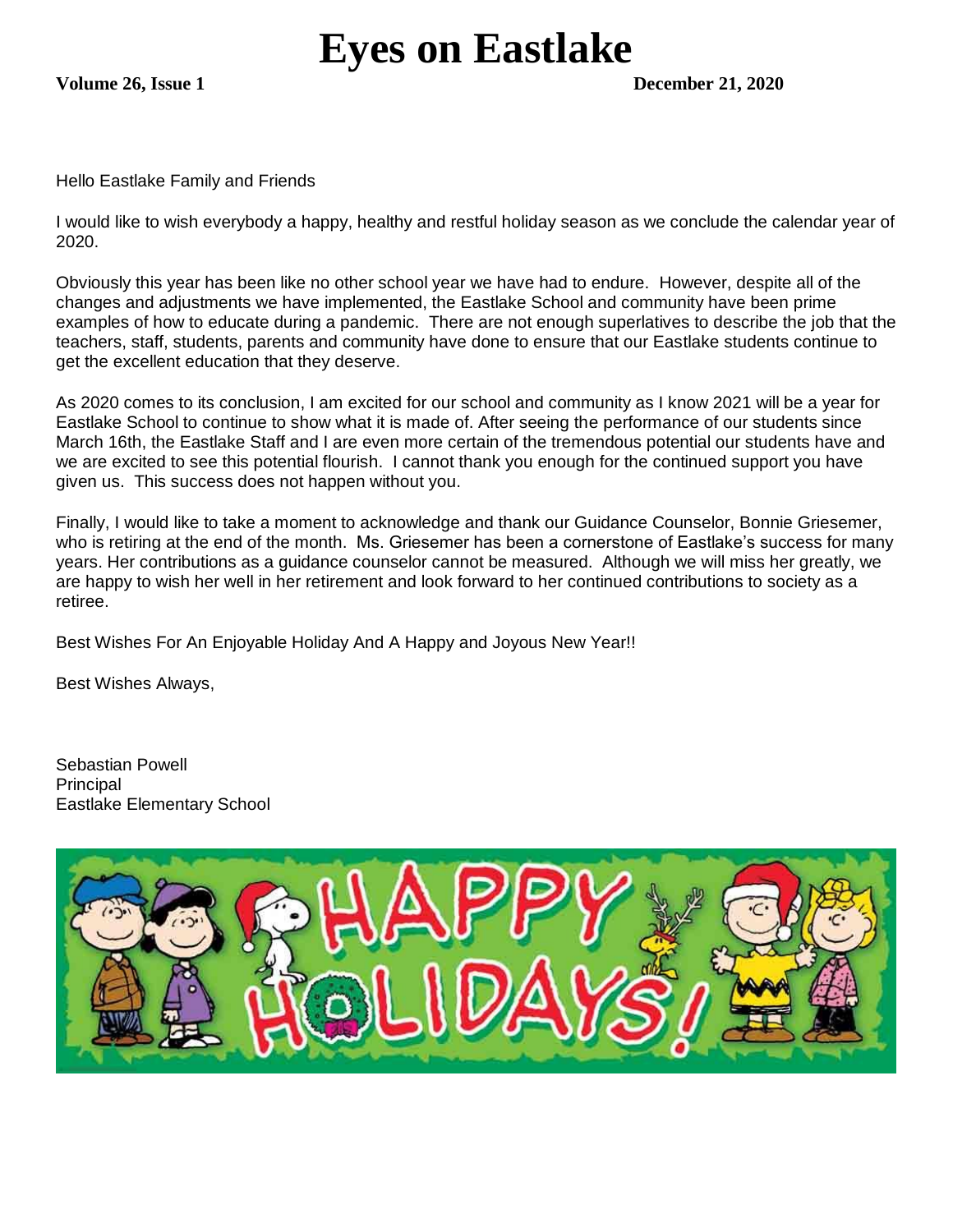## Supporting Your Personal Wellness



Parenting has its challenges even during the best of times. During a pandemic? With hybrid instruction? And limited opportunities to venture out of your home? Now, that's really increasing the parental stress load.

As we move into the winter months, let's remember that we will be best equipped to handle the needs of our children and family if we are taking care of ourselves also. A recent article by Micera Keels in *Educational Leadership* (October 2020) highlights six categories of self-care:

Physical Self-Care: Taking care of your body by getting enough sleep, eating healthy foods, exercising, and seeing a health care provider regularly.

Emotional Self-Care: Surrounding yourself with positive supports, journaling, talking about your feelings to manage your emotions in a healthy way.

Social Self-Care: Engaging with the world around you through friendships, celebrating milestones, and belonging to groups and communities.

Cognitive Self-Care: Improving your mind through reading, writing, and learning new things.

Financial Self-Care: Responsibly saving and spending money, establishing plans for the financial future.

Spiritual Self-Care: Taking part in activities that bring perspective to your life, such as prayer, meditation, interacting with nature, or attending a house of worship.

Most of us work so hard to take care of others that we wear ourselves out. We burn our candle at both ends. Honor your own personal needs to attending to these critical categories of self-care. You cannot be your best self, best parent, best employee if personal wellness is not a priority.

Need special assistance? Our school guidance counselors are able to share resources with you. Additionally,<https://www.performcarenj.org/index.aspx> is the link to PerformCare, NJ Children's System of Care and contains supports for parents and caregivers.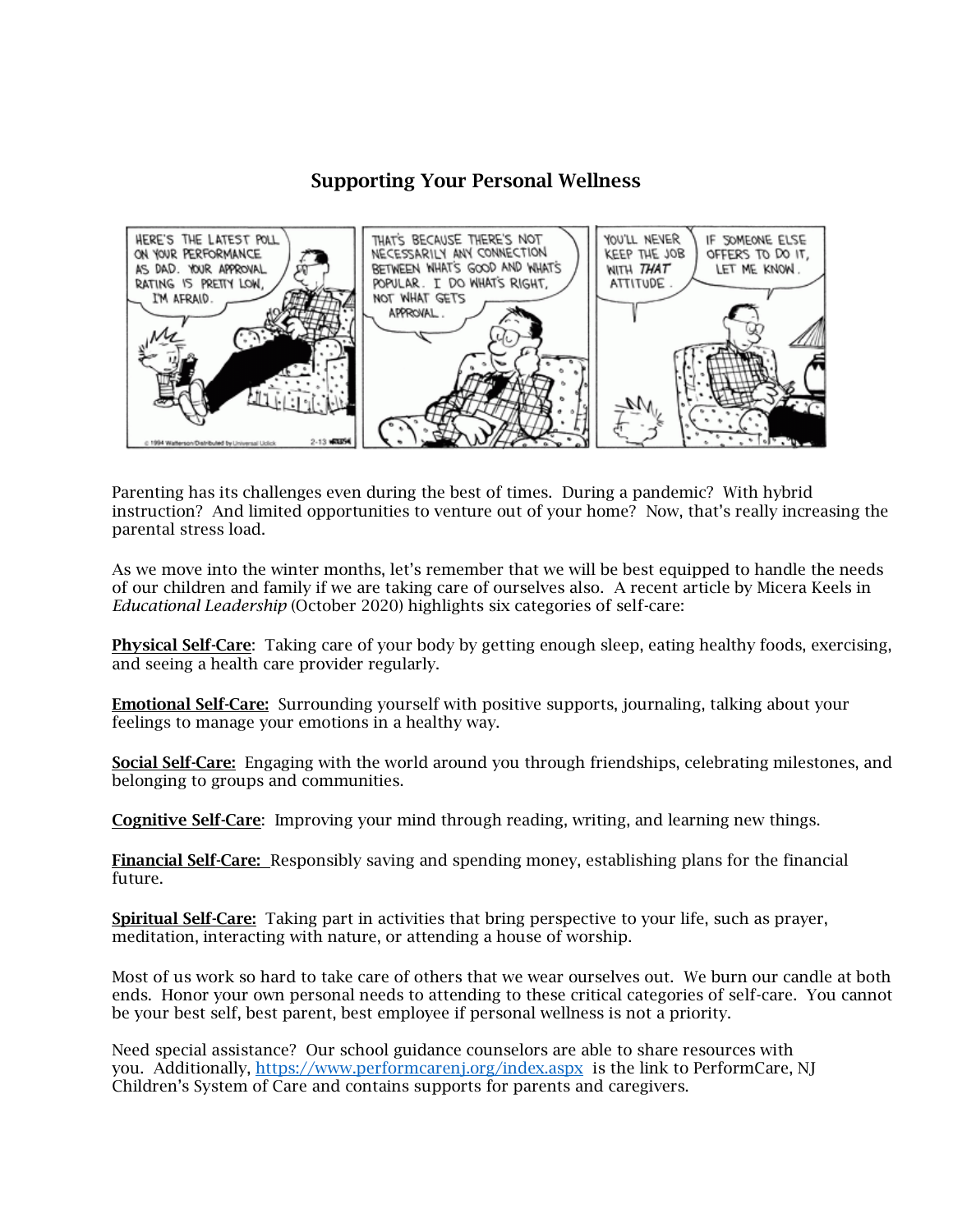## Nurse's Office

I would like to say THANK YOU to our staff and students for doing such a fantastic job of wearing masks, washing hands, maintaining social distancing, and helping to keep our school safe!

Thank you to our custodial staff for continually cleaning and disinfecting every surface in our school!

Wishing you all a happy, safe, and healthy winter break and New Year!

Debra Molloy School Nurse We've been working hard in Miss Fairweather's class! This past month, we have been busy learning about winter clothes that keep us warm, polar animals, and hibernation.

We enjoyed making fun crafts (winter hat and penguin), reading books about animals, and dancing along to songs about bears and penguins. Next, we will be learning about winter changes and clothing.

Thank you for all of your support at home over the past few months. See you in 2021!

Can you believe the holidays are upon us? Where has the time gone? Oh, we know... the 5th graders have been working so hard in spite of the challenges of cohort and remote learning. In math, we have covered topics such as: place value, multiplication, division, addition and

subtraction of decimals as well as multiplication of decimals. We are currently working on decimal division.

Currently, the children are using their research skills gained in reading and writing to create a Google Slides presentation on a topic of their choice. Be sure to ask your child about their topic and what information they've learned and can share with you. Though they may not have access to our school library, we're very fortunate to have digital tools, i.e. EPIC and Scholastic to aid in their research. We'd also like to give a big shout out to Mrs. Gareffa, our media specialist, for using her media time with the children to help them with citing sources used in their slides.

After months of election discussions, your children are quite knowledgeable about our election process. As we've moved forward in social studies, we have begun to explore the new world, who came here, how, and why. It's hard to believe that we are still debating the immigration issue today.

Boy oh boy, the planets weren't aligned when we completed our Earth & Sun unit in science. Every time we wanted to go outside to view our sun and moon it was just too cloudy. Even with this minor setback, your children were still able to "view" the phases of the moon and shadows of the sun digitally through our FOSS website. We have since moved on to Mixtures and Solutions as you've witnessed by the cup of evaporating salted water on your kitchen counter. With this "at home" science experiment, the children gained a better understanding of a solution and what happens to the salt when water evaporates.

We thank you for your continued support during this most difficult time. We wish you a safe and healthy holiday, and hope that one day soon we can all return to school and learn together.

See ya 2020, you won't be missed!

With love, The 5th Grade Team Lucia Innocent, Waheeda Ismailzadah, Michele Mizerek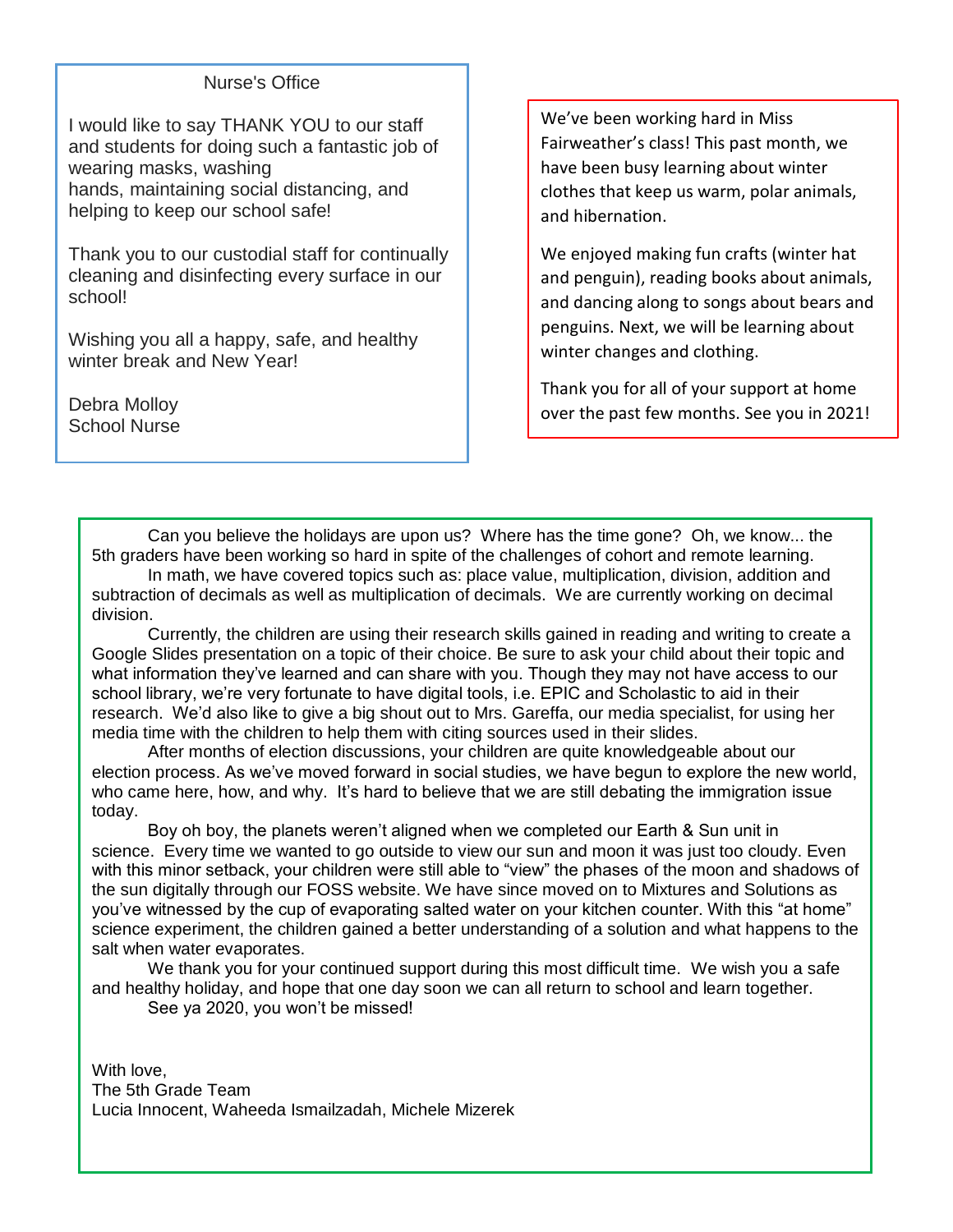Transitioning into third grade during a pandemic is not an easy task, but the children have stepped up to the plate and shown us just how responsible they can be. We are so proud of all their hard work and effort.

It's been a busy year in third grade! In reading we have been working on building reading stamina, the importance of rereading, stopping for comprehension checks, making predictions, retelling, stop and jots, and note taking while reading. Please continue to have your child read every night for 30 minutes.

In Writing Workshop we have moved on from our personal narrative stories, and we are now writing persuasive speeches. Students are reminded to keep their audience in mind so they can be convincing in their argument. All writing pieces should also have an opening sentence, closing sentence, and details with examples.

In math we are working on multiplication and problem solving. Students have learned different strategies to help them solve multiplication problems such as making an array, equal groups, skip counting, number lines, using doubles, and properties of multiplication. Please continue to have your child practice their math facts on Reflex Math daily, and remember the goal is to reach the green light three times a week. Flash cards are also a great way to practice multiplication facts.

In social studies we are studying Native American tribes. We encourage students to reread lessons at home that we cover in class for additional reinforcement. In science we started our unit on weather and climate.

Thank you for your continued cooperation and support! We wish everyone a happy & healthy holiday!! A brighter new year is ahead!

> It's the most wonderful time of the year in second grade! We've started our very exciting Social Studies unit about cultures and traditions by taking a virtual trip around the world.

In Reading Workshop, we are growing our knowledge of nonfiction topics and in Writing Workshop, we are writing nonfiction books of all kinds to teach others about topics we know a lot about.

In Math, we've been practicing our addition and subtraction basic facts to prepare for our next units on two-digit regrouping.

We hope everyone has a fun and relaxing Winter Break and a very happy and healthy holiday as we prepare to ring in 2021!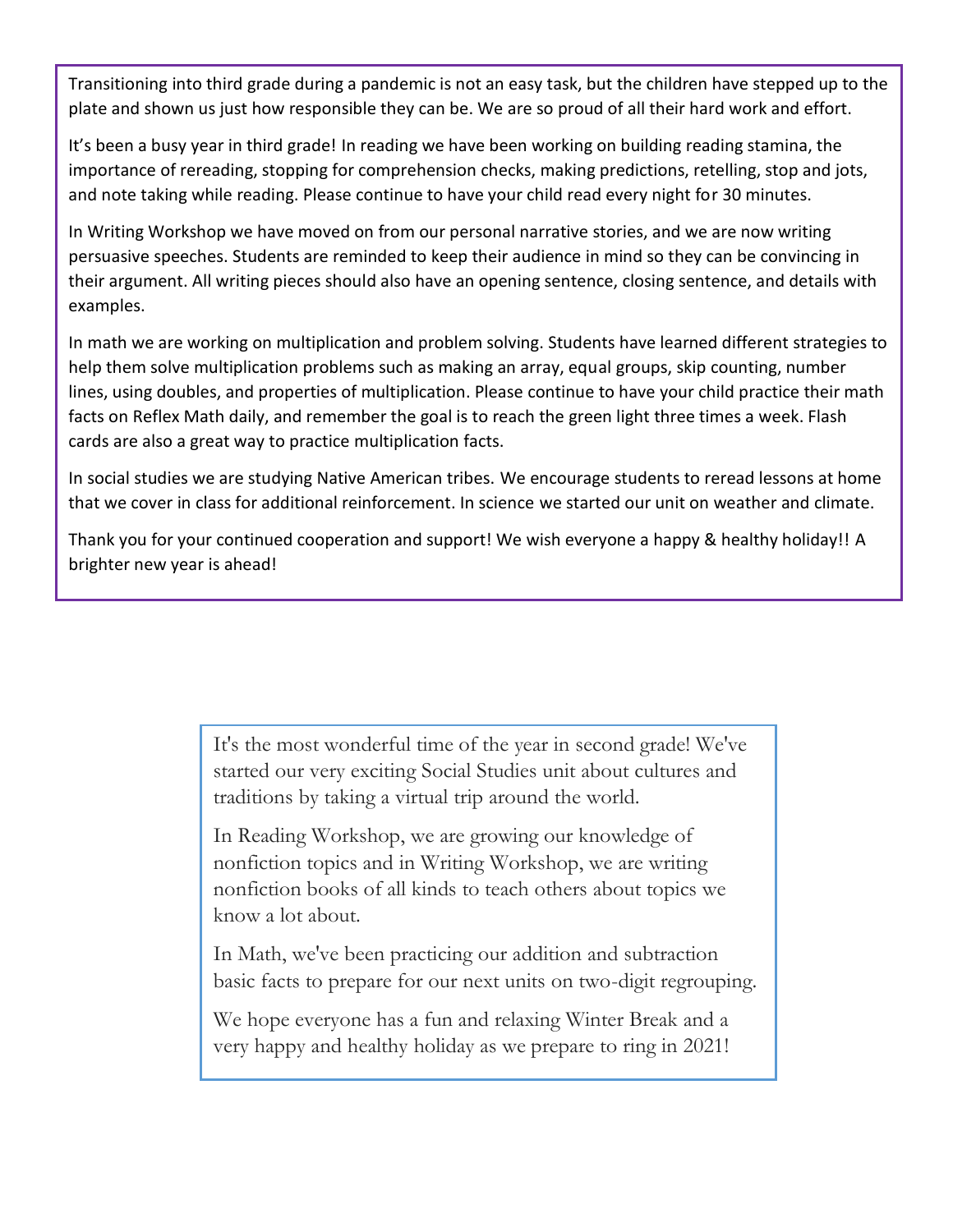It is hard to believe we are coming to the end of 2020, what a year it has been! At the beginning of the school year, I welcomed you to approach this uncertain school year ahead with "Grace Over Grief" along with me and I would like to take a moment to say Thank You for doing just that!

We began our preschool year off with learning about each other, our families, apples fall, pumpkins and fire safety. We also learned about food and nutrition, Thanksgiving and being thankful. We are ending the year learning about clothing, winter, winter animals and the holidays people celebrate this time of year.

We will enter 2021 with a roads study and move on to a building study, tree study, recycling study, pets study and end the year with an exercise study. We will start the year off with an emphasis on recognition of uppercase letters and number recognition. We will continue to explore letters, numbers, patterns, literature concepts of retelling stories, beginning sounds and rhyming words. Most importantly, we will continue to develop our self-confidence and social emotional wellbeing during this transitional time.

As we conclude 2020 and welcome 2021, I have a renewed sense of HOPE as we enter this new year, although things are not back to "normal" YET, I feel and see a light at the end of the tunnel to a healthier, happier year ahead and I hope you do too. I ask you to continue this school year with "Grace Over Grief" as we head into the second half of our school year.

I want to wish you all a very happy, healthy and safe holiday season and New Year! I look forward to continuing working along with you together to make this a successful school year for our children, without you this would not be possible! We are in this TOGETHER!

Sincerely, Ms. Bruss

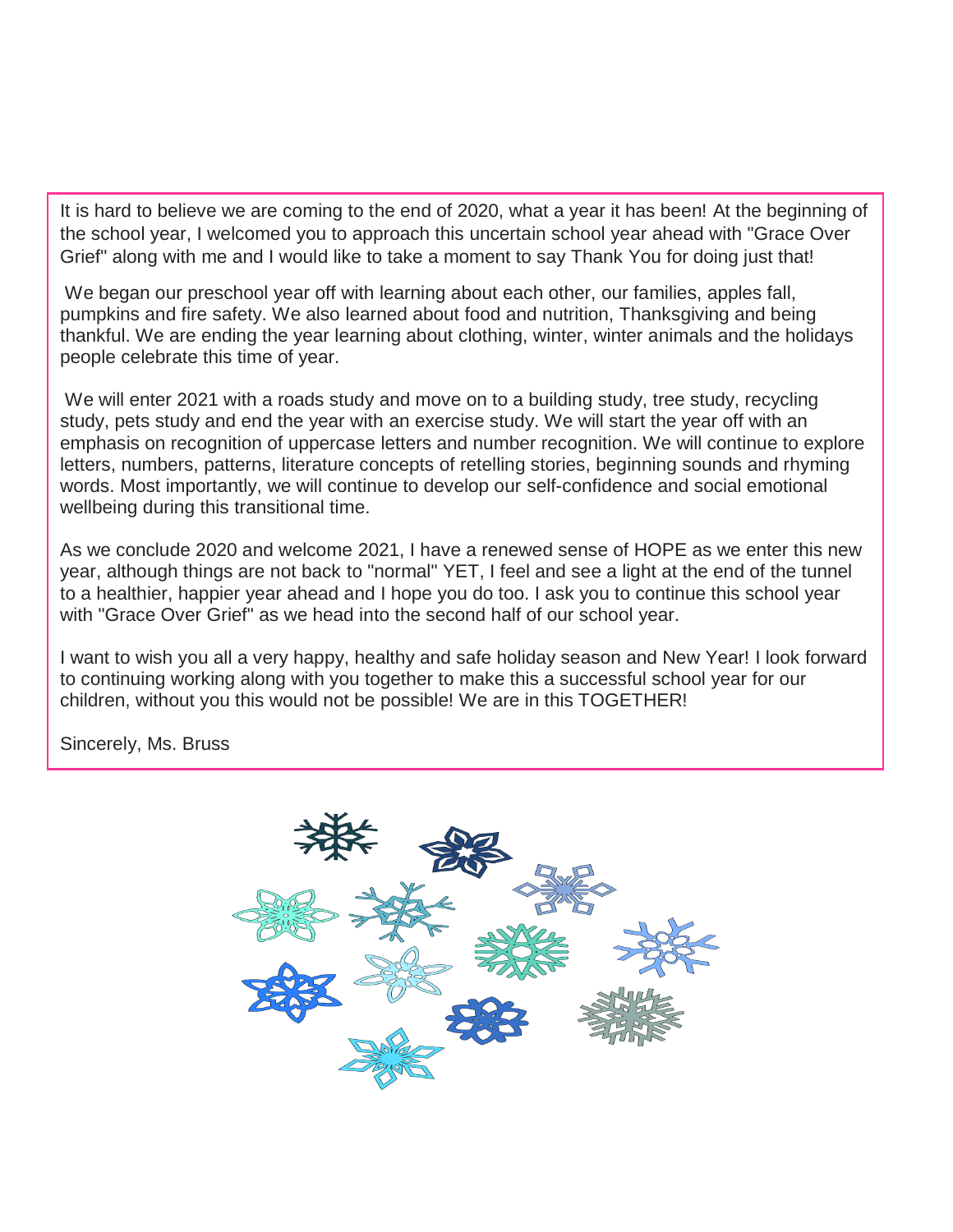We think it's safe to say this school year has been like no other! We would like to thank you all for being so involved and supportive over the last few months. We would not be able to do this without your help! As we wrap-up 2020, let's take a look at the top ten highlights of First Grade 2020!

**10.** Weekly supply pick-ups/drop-offs….thank you parents! You are truly amazing.

**9.** Logging in to Seesaw to complete assignments, create videos and upload pictures….whew! That's hard work!

**8.** Joining our class Google meets...we are becoming super tech savvy!

**7.** Fact Fluency Flyers...we know how to use Reflex Math to practice our math facts!

**6.** Students can add the title of 'Meteorologists' to their resume! They know all about Air & Weather.

**5.** First Grade Authors.... We've published personal narratives and how-to books.

**4.** Official Word Detectives...We completed our missions and received our official certificates. When we see a tricky word, we stop to solve it!

**3.** Games with our stuffed friends! They make great learning partners.

**2.** Shared stories, smiles and laughs...even through a computer!

**1.** New friendships, a loving classroom community and memories to last a lifetime!

Please enjoy your holiday season, and stay safe and healthy.

Mrs. Hebbelinck & Mrs. Breiten